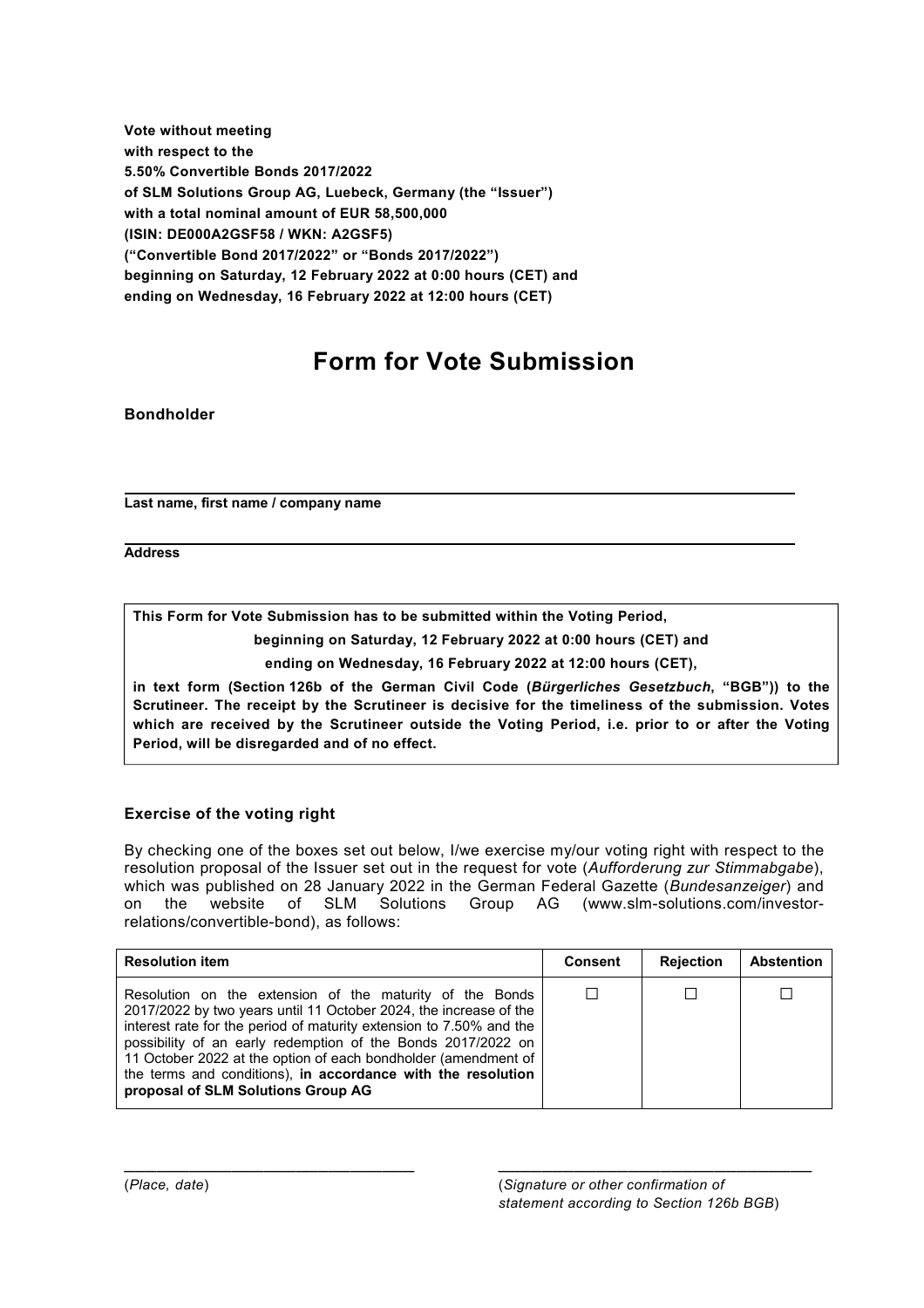**Please note**: The Scrutineer, notary public Natalie von Rom with seat in Frankfurt am Main, Germany, must also receive the Special Confirmation with Blocking Note no later than by the end of the Voting Period. Votes are to be submitted via mail, fax or e-mail or otherwise in text form to the following address:

> Notary public Natalie von Rom - Scrutineer - "SLM Convertible Bond 2017/2022: Vote without Meeting" Hochstrasse 35-37, 60313 Frankfurt am Main, Germany Fax: +49 69 945 1992 01 E-mail: slm@vonromlaw.de

The use of this Form for Vote Submission is no condition for the valid exercise of voting rights. In any case, votes have to be submitted in text form pursuant to Section 126b BGB.

#### **Legal notice regarding the exercise of voting rights**:

1. The vote without meeting will be conducted pursuant to Section 18 (2) of the German Act on Issues of Debt Securities (*Schuldverschreibungsgesetz*, "**SchVG**") by notary public Natalie von Rom with seat in Frankfurt am Main, Germany, as scrutineer (the "**Scrutineer**").

Bondholders who wish to participate in the voting have to submit their votes between Saturday, 12 February 2022, 0:00 hours (CET), and Wednesday, 16 February 2022, 12:00 hours (CET) (the "**Voting Period**") in text form (Section 126b BGB) to the Scrutineer to the address stated above. Voting rights will be deemed to have been exercised only upon receipt by the Scrutineer.

#### **Votes received by the Scrutineer outside the Voting Period, i.e. prior to or after the Voting Period, will be disregarded and of no effect.**

- 2. Along with the Form for Vote Submission, bondholders have to submit the following documents (if not submitted already in advance or by the end of the Voting Period at the latest):
	- a) the proof of eligibility in form of the Special Confirmation with Blocking Note issued by the Custodian (as defined below); and
	- b) a power of attorney in text form (Section 126b BGB) if such bondholder is represented by a third party during the vote without meeting.

In order to speed up the process and the counting of the votes, the Issuer requests that bondholders submit the abovementioned documents (except for the Form for Vote Submission) at their earliest convenience before the Voting Period to the Scrutineer.

3. This Form for Vote Submission only encompasses resolution items and resolution proposals that have been proposed either by the Issuer itself or that have been received by the Issuer in good time so that they could still be reflected in this Form for Vote Submission.

This Form for Vote Submission will be updated should the Issuer receive countermotions, procedural motions or requests for additional resolution items. Updates will be made available on the Issuer's website (www.slm-solutions.com/investor-relations/convertiblebond).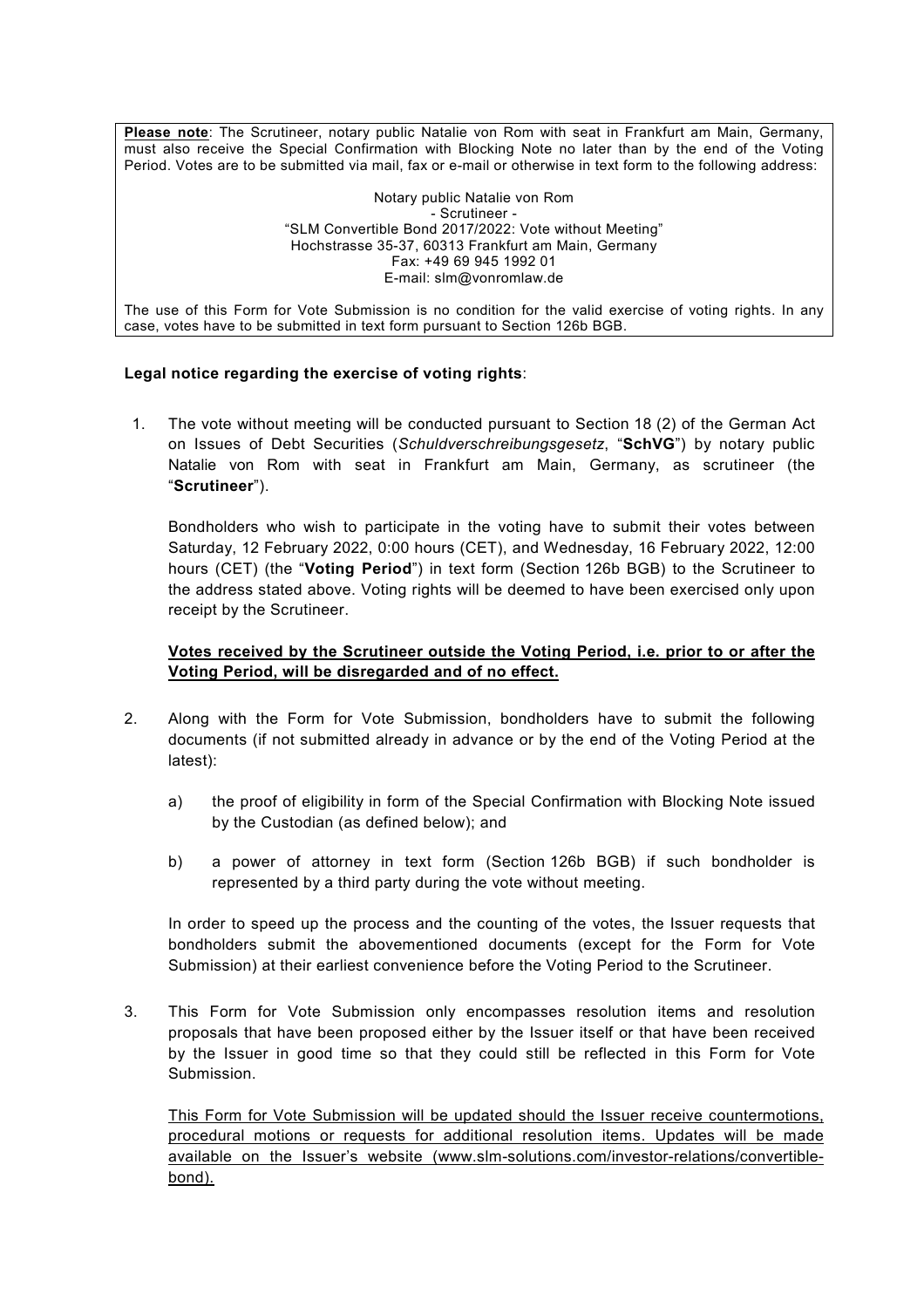- 4. Voting rights may also be exercised by a proxy. The power of attorney and any instructions by the principal to the proxy must be made in text form (Section 126b BGB). The power of attorney must be proven towards the Scrutineer no later than by the end of the Voting Period by submitting the power of attorney in text form. Also in case of a vote submission by proxy, the Special Confirmation with Blocking Note on the principal's ownership must be submitted to the Scrutineer in accordance with no. 5 below no later than by the end of the Voting Period. Further, to the extent applicable, evidence of representation (*Vertretungsnachweise*) in accordance with no. 6 or no. 7 below should also be submitted to the Scrutineer no later than by the end of the Voting Period.
- 5. Bondholders must demonstrate their eligibility to participate in the vote without meeting no later than by the end of the Voting Period. For this purpose, a current proof of ownership of the Bonds 2017/2022 issued by the Custodian pursuant to lit. a) below (the "**Special Confirmation**") and a blocking note of the Custodian pursuant to lit. b) below (the "**Blocking Note**") have to be submitted in text form (Section 126b BGB):
	- a) Special Confirmation

The required Special Confirmation is a confirmation in text form issued by the Custodian of the respective bondholder stating the full name and address of the bondholder and specifying the aggregate principal amount of Bonds 2017/2022 credited on the issue date of the Special Confirmation to such bondholder's securities account maintained with such Custodian.

Pursuant to the terms and conditions of the bonds, "**Custodian**" means any bank or other financial institution with which the bondholder maintains a securities account in respect of any Bonds 2017/2022 and having an account maintained with Clearstream Banking AG, Frankfurt am Main ("**Clearstream**"), and includes Clearstream.

b) Blocking Note

The required Blocking Note of the Custodian is a note stating that the Bonds 2017/2022 held by the respective bondholder are not transferable from and including the day such vote has been cast until and including the day the Voting Period ends.

Bondholders are requested to contact their Custodian in good time regarding the issuance of the Special Confirmation with Blocking Note.

### **Bondholders who fail to submit the Special Confirmation with Blocking Note in text form (Section 126b BGB) by the end of the Voting Period will not be eligible to participate in the voting. Proxies will also not be entitled to exercise the voting right in such cases.**

6. Representatives of bondholders that are legal persons or partnerships under German law (e.g. stock corporation (*Aktiengesellschaft*), limited liability company (*GmbH*), entrepreneurial company (*Unternehmergesellschaft*), limited partnership (*Kommanditgesellschaft*), general partnership (*Offene Handelsgesellschaft*), partnership under the BGB (*Gesellschaft bürgerlichen Rechts*)) or under foreign law (e.g. a limited company under English law) are requested to additionally prove their power of representation no later than by the end of the Voting Period. This may be done by